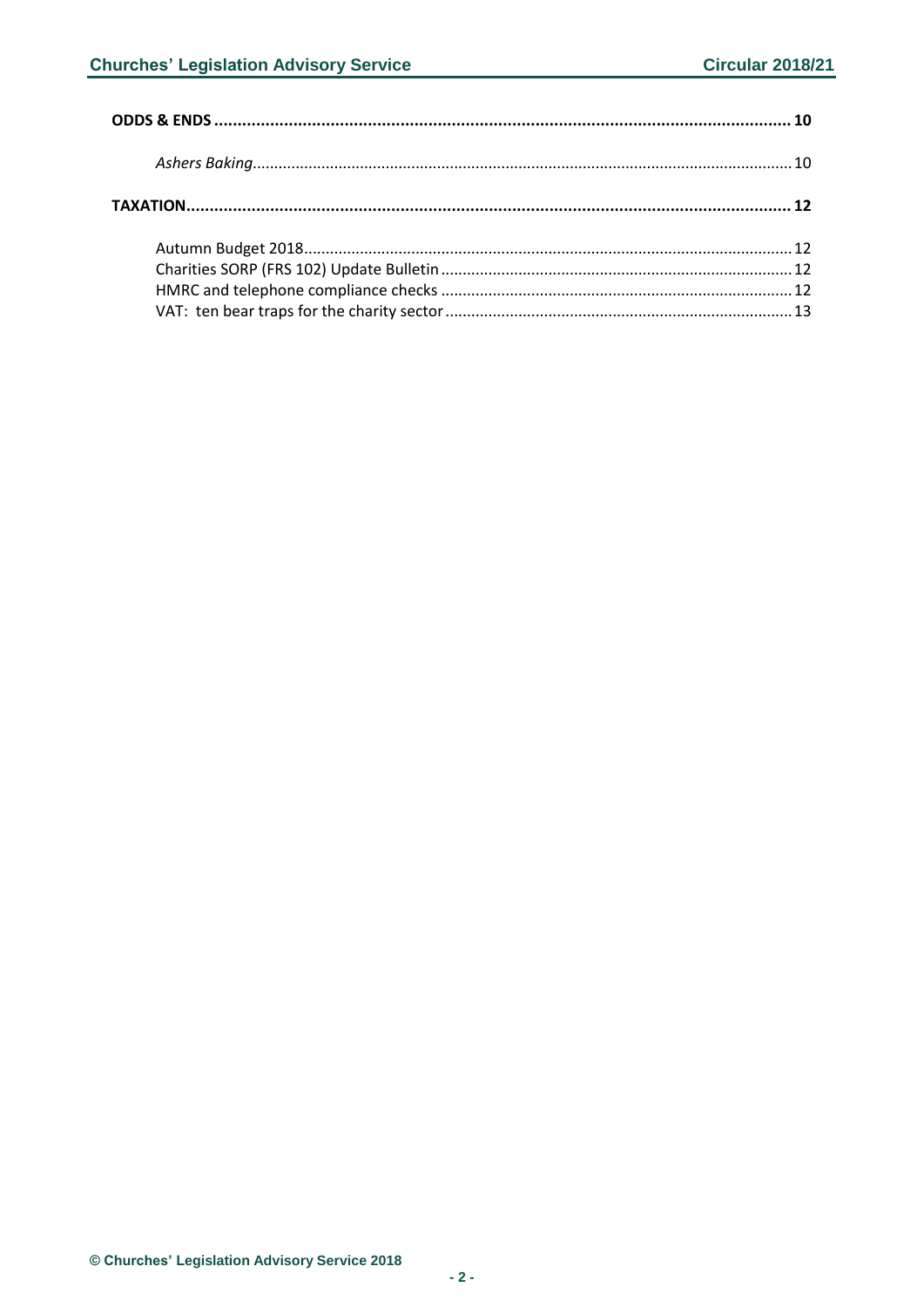# <span id="page-2-0"></span>**CHARITIES & CHARITY LAW**

### <span id="page-2-1"></span>**Charity Commission: reliability of charity financial information**

**For information**

In a [review](https://www.gov.uk/government/publications/accounts-monitoring-review-assessing-the-standard-of-charity-financial-information/accounts-monitoring-review-assessing-the-standard-of-charity-financial-information) of the accounts of a sample of charities, the Charity Commission found that 38 per cent of charities with annual incomes below £25,000 were submitting inaccurate data: for charities with incomes over £25,000, income and expenditure figures were 90 per cent accurate.

Larger charities with incomes over £500,000 must provide more information; and in this sample the Commission found a 95 per cent accuracy rate for their balance sheet figures – but income and expenditure analyses were still just over 80 per cent accurate.

The Commission concludes that many charities simply give the job of completing their annual return figures to someone with insufficient knowledge of their organisation's accounts – which results in errors.

[Source: Charity Commission – 26 September]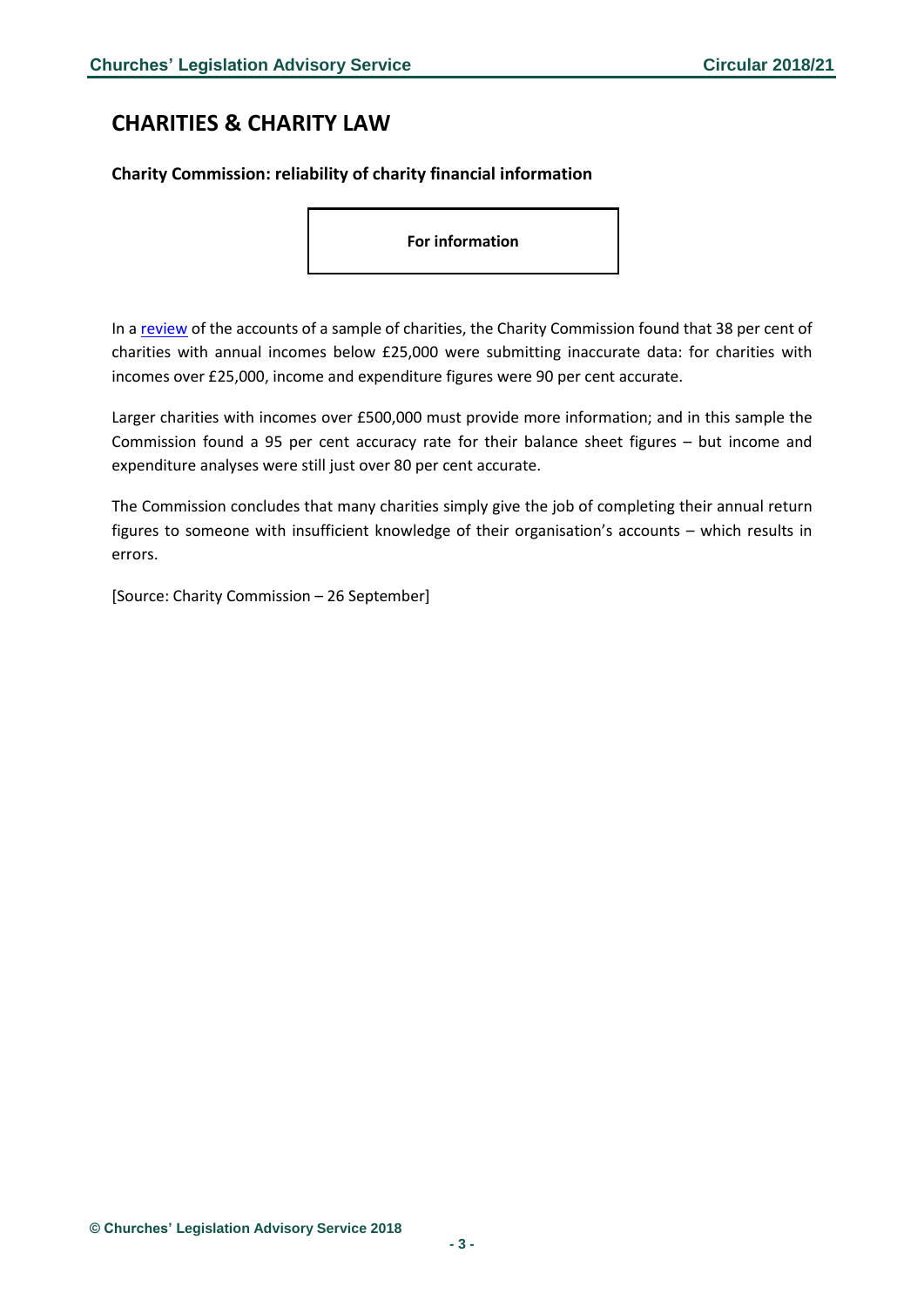### <span id="page-3-0"></span>**EMPLOYMENT**

### <span id="page-3-1"></span>**Modern slavery**

**For information**

In the UK alone it is estimated that modern slavery costs up to £4.3 billion a year. The UK introduced the Modern Slavery Act in 2015, the first of its kind anywhere. It was announced in July 2018 that the Government has commissioned an independent review of the act to ensure this legislation remains world leading as this crime evolves.

The UK has now [developed,](https://www.gov.uk/government/news/uk-agrees-principles-for-tackling-modern-slavery-in-supply-chains) alongside the US, Canada, New Zealand and Australia, principles for nations to adopt to tackle modern slavery in global supply chains. By working together, the Government believes that the UK and its partners can use their \$600 billion of purchasing power as a lever to prevent forced labour in both the public and private sector. Announced at the UN General Assembly, the UK is encouraging other countries to adopt the four key principles:

- 1. Governments should take steps to prevent and address human trafficking in government procurement practices.
- 2. Governments should encourage the private sector to prevent and address human trafficking in its supply chains.
- 3. Governments should advance responsible recruitment policies and practices.
- 4. Governments should strive for harmonisation.

[Source: Home Office – 26 September]

#### <span id="page-3-2"></span>**Modern slavery Debate in Westminster**

**For information**

There was a well-attended debate in Westminster Hall with the motion '*[this House has](https://www.theyworkforyou.com/whall/?id=2018-10-09a.65.1&s=charity#g76.0) considered [tackling modern-](https://www.theyworkforyou.com/whall/?id=2018-10-09a.65.1&s=charity#g76.0)day slavery'* initiated by Gareth Snell, MP for Stoke-on-Trent Central. The discussion covered many of the organisations and individuals who have championed the cause of ending modern day slavery within the United Kingdom. Indeed Maggie Throup, MP for Erewash, was quick to praise the work of the former Bishop of Derby Alastair Redfern who spoke on this issue at the CLAS meeting in September.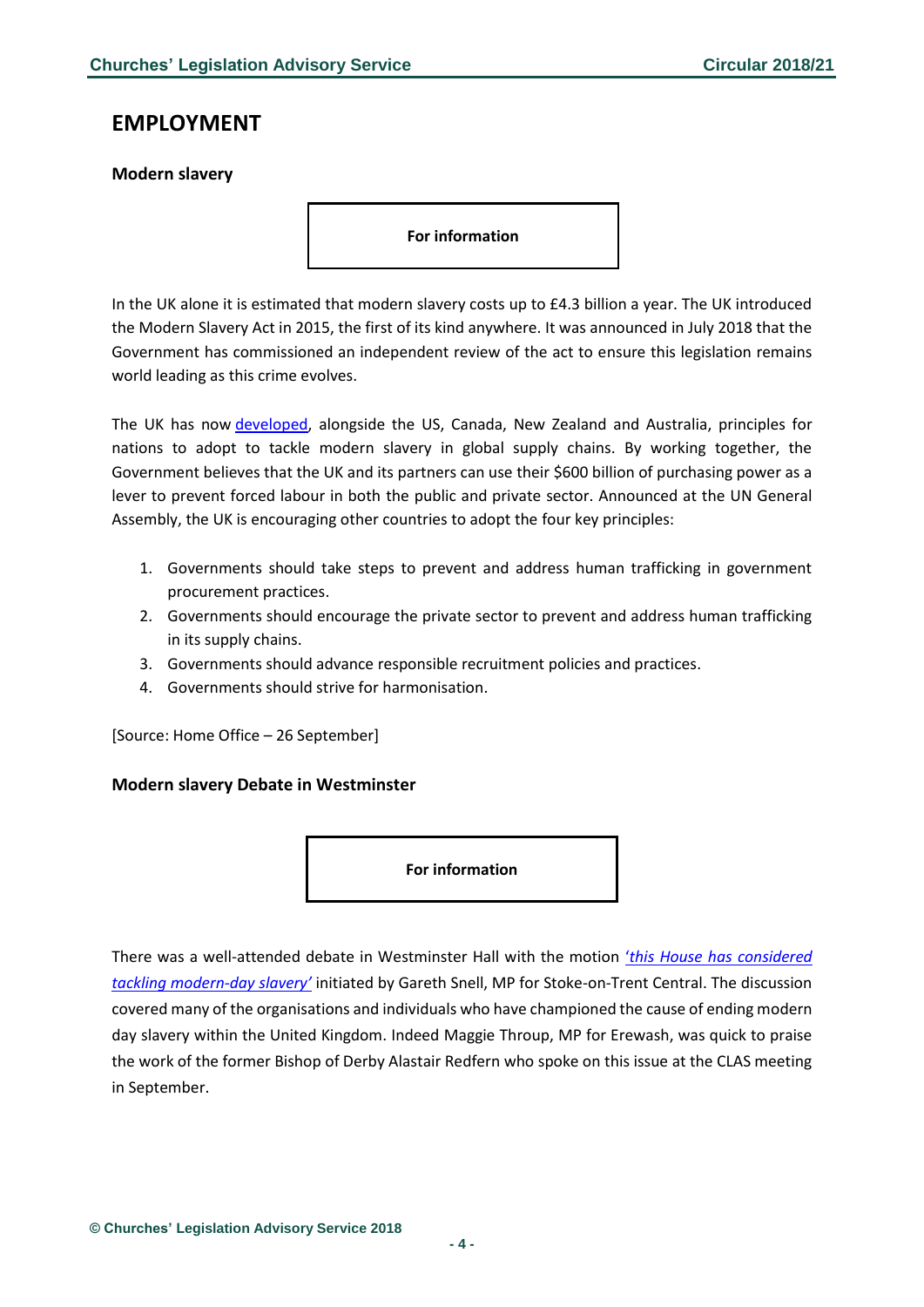The Minister for Women, Victoria Atkins, was questioned over the continued vacancy of the position of Independent Anti-Slavery Commissioner following the resignation of Kevin Hyland in May. Assurances were given that his successor is being sought.

The debate also discussed the [Modern Slavery \(Victim Support\) Bill,](https://services.parliament.uk/bills/2017-19/modernslaveryvictimsupport.html) due for its second reading in the Commons on 23 November this year, with Mr Snell and others urging the Government to adopt the Bill.

In related news, a drug dealer [has been convicted](https://www.bbc.co.uk/news/uk-england-45733542) under the Modern Slavery Act in the first case of its kind. Zakaria Mohammed, 21, trafficked teenagers as part of the so-called 'county lines' networks. Charity groups have told the BBC that although this is landmark case the authorities must be more dilligent in finding those responsible as the problem of child trafficking is far larger than many of us are aware.

[Source: Westminster Hall Debate – 09 October]

### <span id="page-4-0"></span>**Race Disparity Audit**

**For information**

The Government has [announced](https://www.parliament.uk/business/publications/written-questions-answers-statements/written-statement/Lords/2018-10-11/HLWS963/) that it intends to take further action to make employers adopt fair employment practices. In particular this is to be focussed on ensuring that those from a minority background do as well as they are able in terms of recruitment and progression. This is to further develop the Government's response to the [Race Disparity Audit report](https://publications.parliament.uk/pa/cm201719/cmselect/cmwomeq/562/562.pdf) published in May.

Four specifics plans of action have been put forward:

- The Government is inviting employers to sign up to a Race at Work Charter which details effective practices to support fairness at work.
- It is also setting new ambitions in key public sectors to increase the proportion of senior leaders who come from an ethnic minority background.
- The Government is taking action, through public procurement, to encourage its suppliers to adopt fair employment practices.
- It is consulting on how mandatory ethnicity pay reporting can best drive action without placing undue burdens on business.

A [consultation on ethnicity pay reporting](https://www.gov.uk/government/consultations/ethnicity-pay-reporting) has been published and is due to close in January 2019. This may mean that businesses are required to publish their ethnicity pay gap.

[Source: Written Statement HLWS963 – 11 October]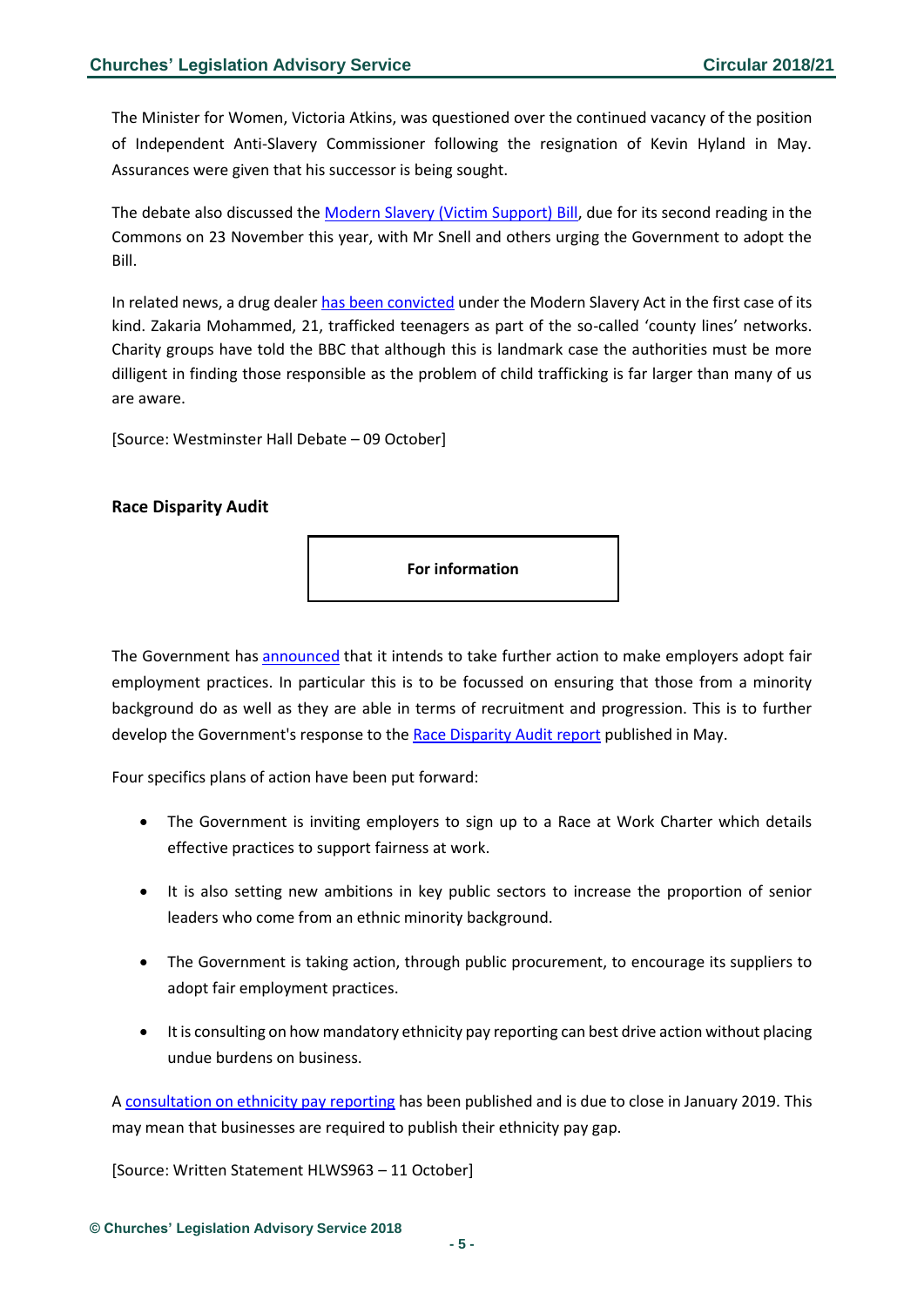# <span id="page-5-0"></span>**FAITH & SOCIETY**

<span id="page-5-1"></span>**Civil partnership**

**For information**

**England & Wales:** During the Conservative Party conference, the Prime Minister announced that civil partnership will be extended to opposite sex couples. The Government has evidently concluded that the simplest way to comply with the judgment in *R (Steinfeld and Keidan) v Secretary of State for International Development* [\[2018\]](http://www.bailii.org/uk/cases/UKSC/2018/32.html) UKSC 32 is to concede the point. The BBC subsequently [picked](https://www.bbc.co.uk/news/uk-politics-45714032) [up](https://www.bbc.co.uk/news/uk-politics-45714032) the story.

**Scotland:** Meanwhile, the Scottish Government is [consulting](https://www.gov.scot/Resource/0054/00540944.pdf) on the future of civil partnership in Scotland. The consultation document notes the declaration in *Steinfeld* that the Civil Partnership Act 2004 is incompatible with the ECHR to the extent that it does not permit an opposite sex couple to enter into one; and because Scottish ministers must not act in a way that contravenes Convention Rights, the Government has concluded that legislation is needed to deal with the incompatibility identified by the Supreme Court.

Ministers are seeking views on two options: either to close civil partnership to new relationships from a specific date in the future or to make civil partnership available to opposite sex couples. In the Government's view, either option would be effective in ending the discrimination in the current law.

The consultation document notes [2.06] that matters relating to civil partnership, marriage and cohabitation are devolved and that the Scottish Parliament can make provision on who can marry or enter a civil partnership, the formation and ending of a civil partnership or marriage and the rights and responsibilities of spouses, civil partners and cohabitants in devolved areas (eg, on financial provision when the relationship comes to an end); however, some matters, such as most issues in relation to pensions and benefits, are reserved to the United Kingdom Parliament [2.07].

The Scottish consultation closes on **21 December**, following which, the Scottish Government intends to legislate, either by introducing a Bill into the Scottish Parliament, by making an Order under the Convention Rights (Compliance) (Scotland) Act 2001 or by way of a Bill at Westminster with a corresponding legislative consent motion at Holyrood [1.05].

Presumably, the intention of option 3 is to deal with pensions and benefits issues as part of a single package; moreover, the Prime Minister's intention might well be to amend the 2004 Act across the board so as to bring the law in Great Britain into line with the law in Northern Ireland after *Smyth*.

[Source: Law & Religion UK – 2 October]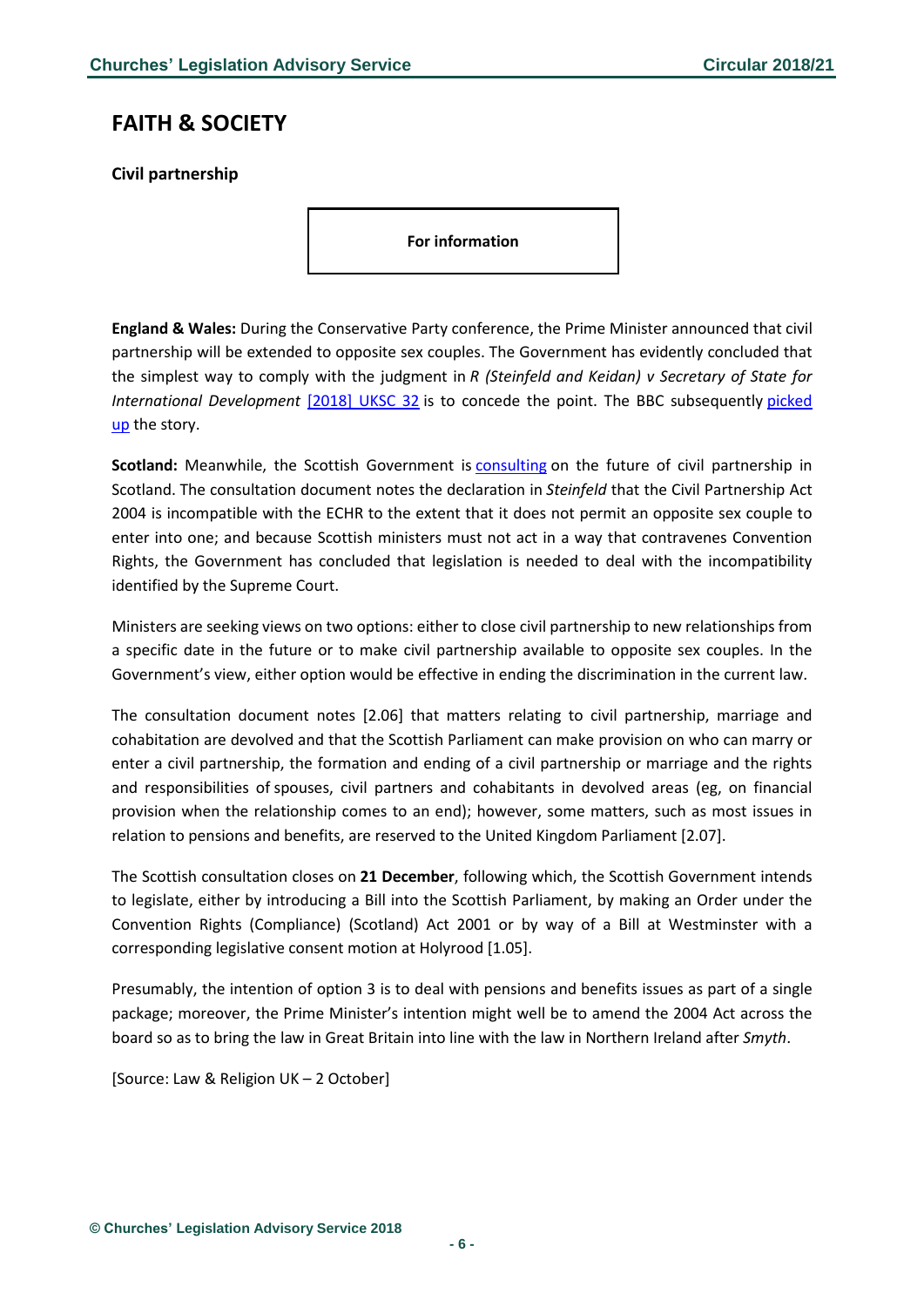#### <span id="page-6-0"></span>**Government publishes updated Hate Crime Action Plan**

**For information**

Home Secretary Sajid Javid and Housing, Communities and Local Government Secretary James Brokenshire have published the Government's [updated Hate Crime Action Plan.](https://assets.publishing.service.gov.uk/government/uploads/system/uploads/attachment_data/file/748175/Hate_crime_refresh_2018_FINAL_WEB.PDF)

The documents set out the Government's plan of actions to deal with hate crime until 2020. The action plan applies to England and Wales only.

It outlines actions the government will take to:

- prevent hate crime
- respond to hate crime
- increase reporting of hate crimes
- improve support for victims
- build an understanding of hate crime

The updated action plan is accompanied by a [thematic review of the current evidence](https://assets.publishing.service.gov.uk/government/uploads/system/uploads/attachment_data/file/748140/hate-crime-a-thematic-review-of-the-current-evidence-oct2018-horr102.pdf) as well as an [oversight of the work,](https://assets.publishing.service.gov.uk/government/uploads/system/uploads/attachment_data/file/748138/Hate_crime_refresh_2018_Actions_updates_FINAL_WEB.PDF) both completed and in progress, carried out as part of the 2016-2020 action plan.

Though racially motivated hate crimes made up 78% of recorded cases, abuse on the grounds of religion still accounted for around 7%. Figures suggest an increase in reported hate crimes although the report argues that this is in part due to better reporting and a series of campaigns, from groups such a[s Tell MAMA,](https://tellmamauk.org/) encouraging victims to come forward. It does recognise, however, that spikes in reports are evident around certain 'trigger events' such as the EU referendum and terror attacks.

```
[Source: Home Office – 16 October]
```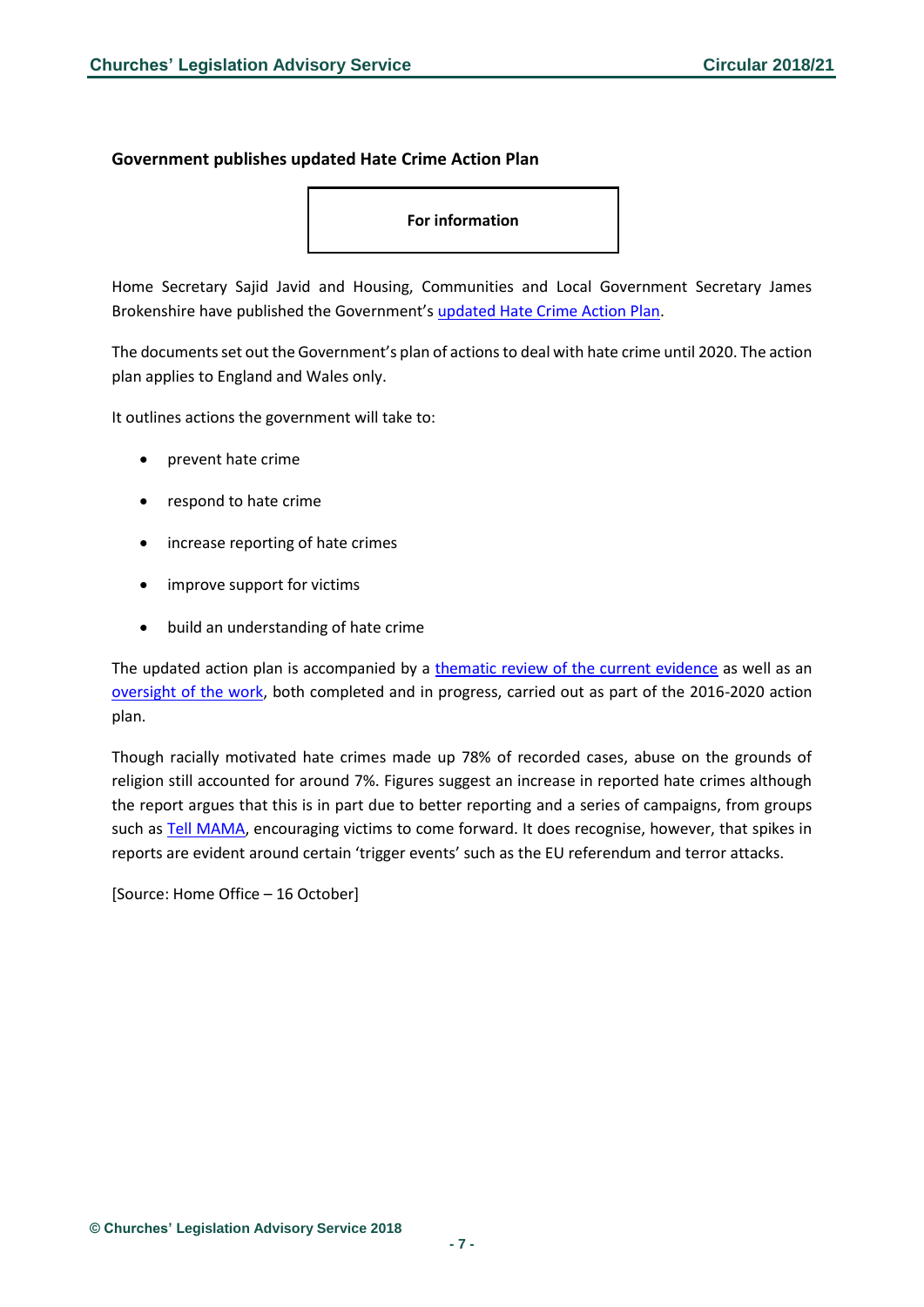# <span id="page-7-0"></span>**FUNDING**

<span id="page-7-1"></span>**Gift Aid, coffee mornings and bake sales**

**For information**

A press release from HM Treasury highlights steps that charities should take to ensure that fundraising at coffee mornings and bake sales can be eligible for Gift Aid.

Gift Aid can be claimed on charitable donations from taxpayers, *but not when the money is given in exchange for goods*. It is feared that many charity bake sales could be missing the opportunity to claim Gift Aid because they charge directly for the items they are selling.

On the day of Macmillan's Coffee Morning, which last year raised over £27 million to help support people living with cancer, the Exchequer Secretary to the Treasury, Robert Jenrick, said that he was clarifying the Gift Aid rules for anyone running a coffee morning:

"If you ask people to make a donation and offer them a coffee or cake, you could be making 25 per cent more on the funds you raise*.*"

[Source: HM Treasury – 1 October]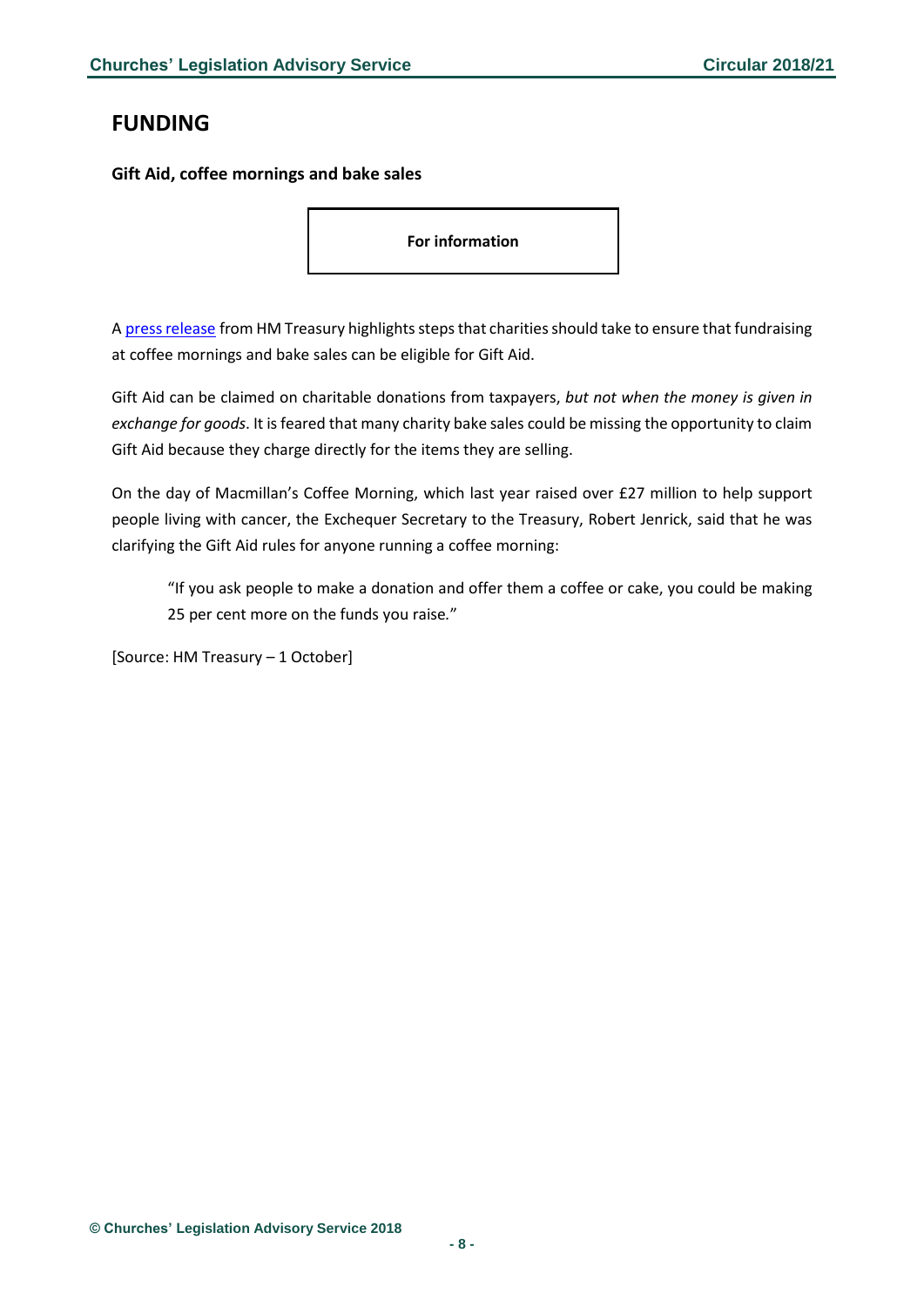### <span id="page-8-0"></span>**NORTHERN IRELAND**

### <span id="page-8-1"></span>**CCNI: proposed action for charities that have failed basic compliance checks**

**For information and possibly for action**

CCNI is seeking views on the action that it proposes to take when the accounts and reports of registered charities fail basic compliance testing on annual monitoring returns (AMRs) submitted by registered charities under the annual reporting programme. The aim is to ensure that the information submitted complies with the fundamental requirements of charity legislation.

When an AMR fails a basic compliance check, the Commission contacts the charity trustees to advise where they have not complied with their legal obligations and to provide regulatory advice which must be complied with.

The Commission carries out basic compliance checks on a proportion of AMRs submitted. Not all returns are checked; as this is a manual check, the proportion of checks conducted is reliant on resources.

In order to improve compliance levels and keep the public informed, the Commission proposes indicating on a charity's register entry whether it has been subject to a basic compliance check. Any charity which fails a basic compliance check will be provided with guidance by the Commission. Where a charity fails to comply with the regulatory guidance provided, the Commission proposes to change the entry on the register of charities to read: **Failed**.

The consultation is seeking views on that proposal and ends on **21 November**. Further details [here.](https://www.charitycommissionni.org.uk/news/compliance-consultation/)

[Source: CCNI – 2 October]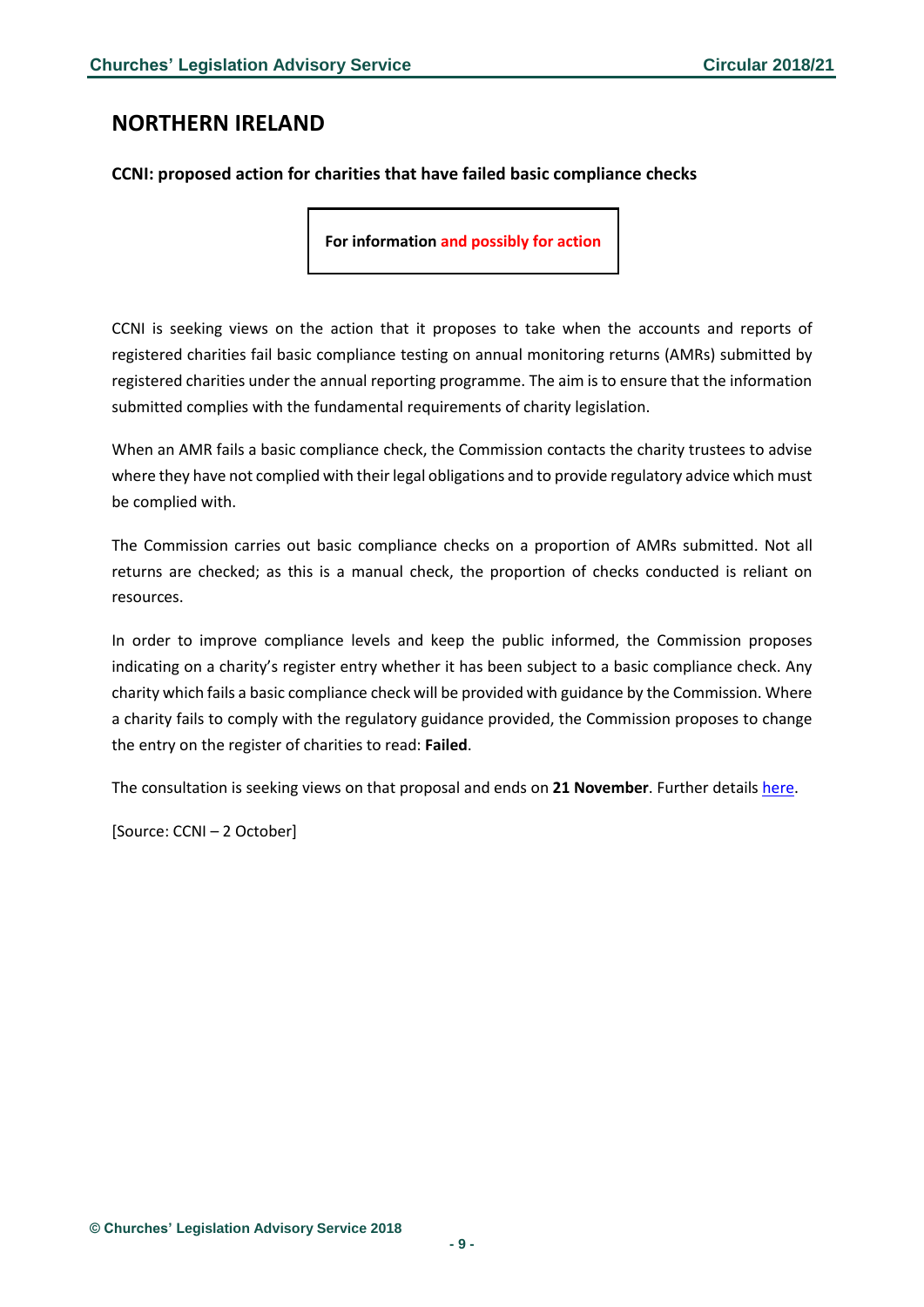### <span id="page-9-0"></span>**ODDS & ENDS**

<span id="page-9-1"></span>*Ashers Baking*

**For information**

The Supreme Court handed down judgment in *Lee v Ashers Baking Company Ltd & Ors (Northern Ireland)* [\[2018\]](https://www.bailii.org/uk/cases/UKSC/2018/49.html) UKSC 49.

As readers will know, to mark the International Day Against Homophobia and Transphobia in May 2014, Gareth Lee ordered a cake from Ashers Baking bearing the slogan "Support Gay Marriage" and a picture of the Sesame Street puppets Bert and Ernie. Ashers initially accepted his order but Mrs Karen McArthur subsequently telephoned him to say that his order could not be fulfilled because Ashers was "a Christian business and, in hindsight, she should not have taken the order": she apologised and refunded his money. Both Belfast County Court and the Northern Ireland Court of Appeal held that Ashers had discriminated directly against Mr Lee on grounds ofsexual orientation by refusing to make the cake and, further, that the relevant Northern Ireland legislation was not incompatible with Articles 9, 10 or 14 ECHR.

Ashers Baking and the McArthurs appealed; their appeal was heard together with two associated references by the Attorney General for Northern Ireland on procedural devolution issues.

The Supreme Court's judgment, though unanimous, was in two parts: Lady Hale PSC gave judgment on the discrimination issue, while the judgment on the procedural/devolution issues was given by Lord Mance. What follows concentrates on the discrimination issue.

In the opinion of Lady Hale, the substantive question before the Court was

"whether it is unlawful discrimination, either on grounds of sexual orientation, or on grounds of religious belief or political opinion, for a bakery to refuse to supply a cake iced with the message 'support gay marriage' because of the sincere religious belief of its owners that gay marriage is inconsistent with Biblical teaching and therefore unacceptable to God. If the *prima facie* answer to either question is'yes', then questions arise asto the rights ofthe bakery and its ownersto freedom of religion and freedom of expression, under articles 9 and 10 of the European Convention on Human Rights, and what difference, if any, those rights might make to that *prima facie*answer." [1].

She decided that it was not, on several grounds:

• people of all sexual orientations supported gay marriage and that it was not a proxy for any particular sexual orientation [25];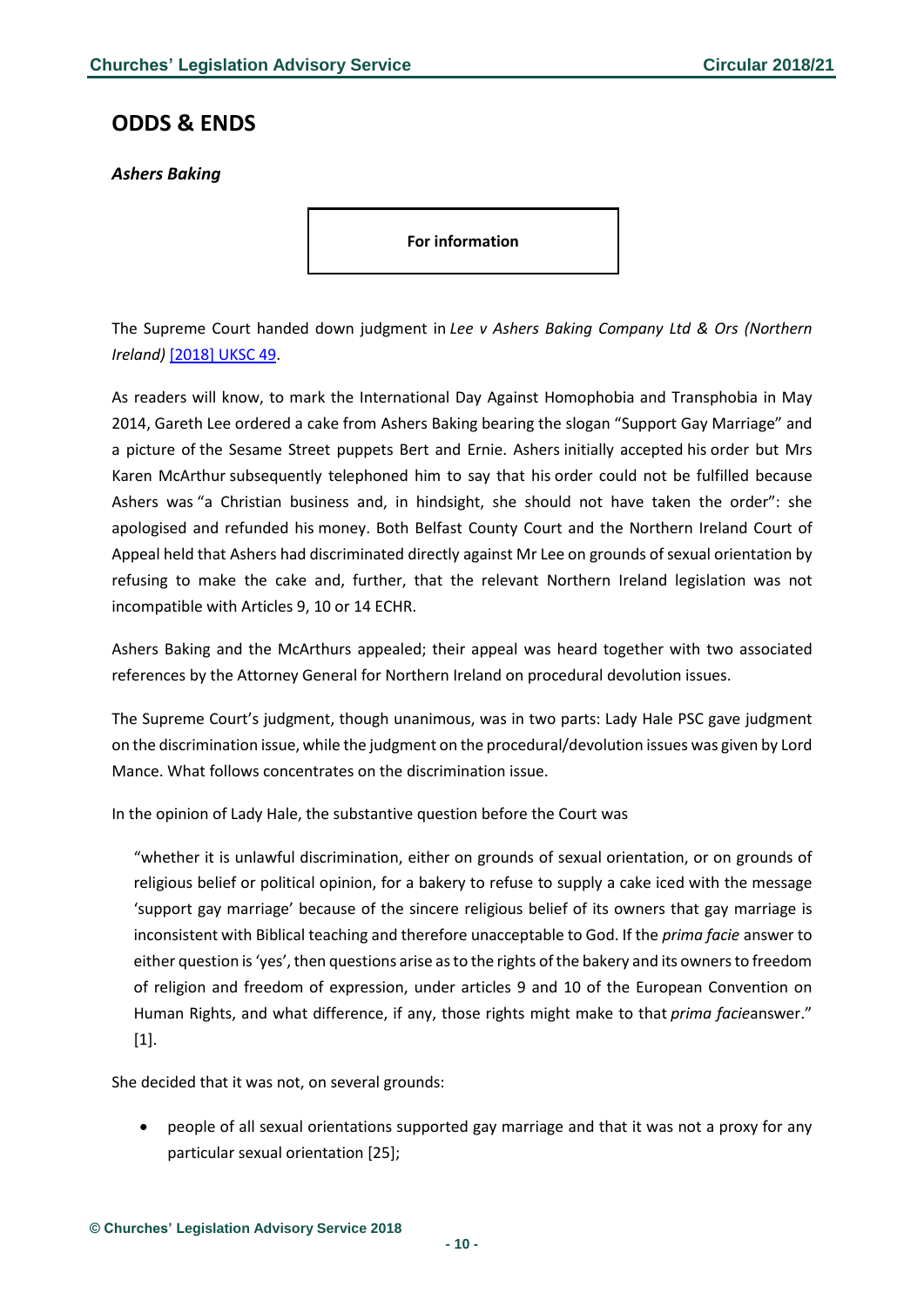- the message on the cake was not solely for the benefit gay or bisexual people: "It could also accrue to the benefit of the children, the parents, the families and friends of gay people who wished to show their commitment to one another in marriage..." [33];
- there had been no associative discrimination because "In a nutshell, the objection was to the message and not to any particular person or persons" [34]; and
- the less favourable treatment complained of "was afforded to the message, not to the man" and Ashers had been quite prepared to serve Mr Lee in other ways [47].

As to the issue of Convention rights, she noted that rights under Articles 9 and 10 might be limited or restricted in accordance with the law where the limitation was necessary in a democratic society and pursued a legitimate aim:

"The bakery could not refuse to provide a cake – or any other of their products – to Mr Lee because he was a gay man or because he supported gay marriage. *But that important fact does not amount to a justification for something completely different – obliging them to supply a cake iced with a message with which they profoundly disagreed*. In my view, they would be entitled to refuse to do that whatever the message conveyed by the icing on the cake – support for living in sin, support for a particular political party, support for a particular religious denomination." [55: emphasis added].

Nor did she believe that the Fair Employment and Treatment (Northern Ireland) Order had to be read or given effect "in such a way as to compel providers of goods, facilities and services to express a message with which they disagree, unless justification is shown for doing so" [56].

Appeal allowed.

[Source: CLAS note – 11 October]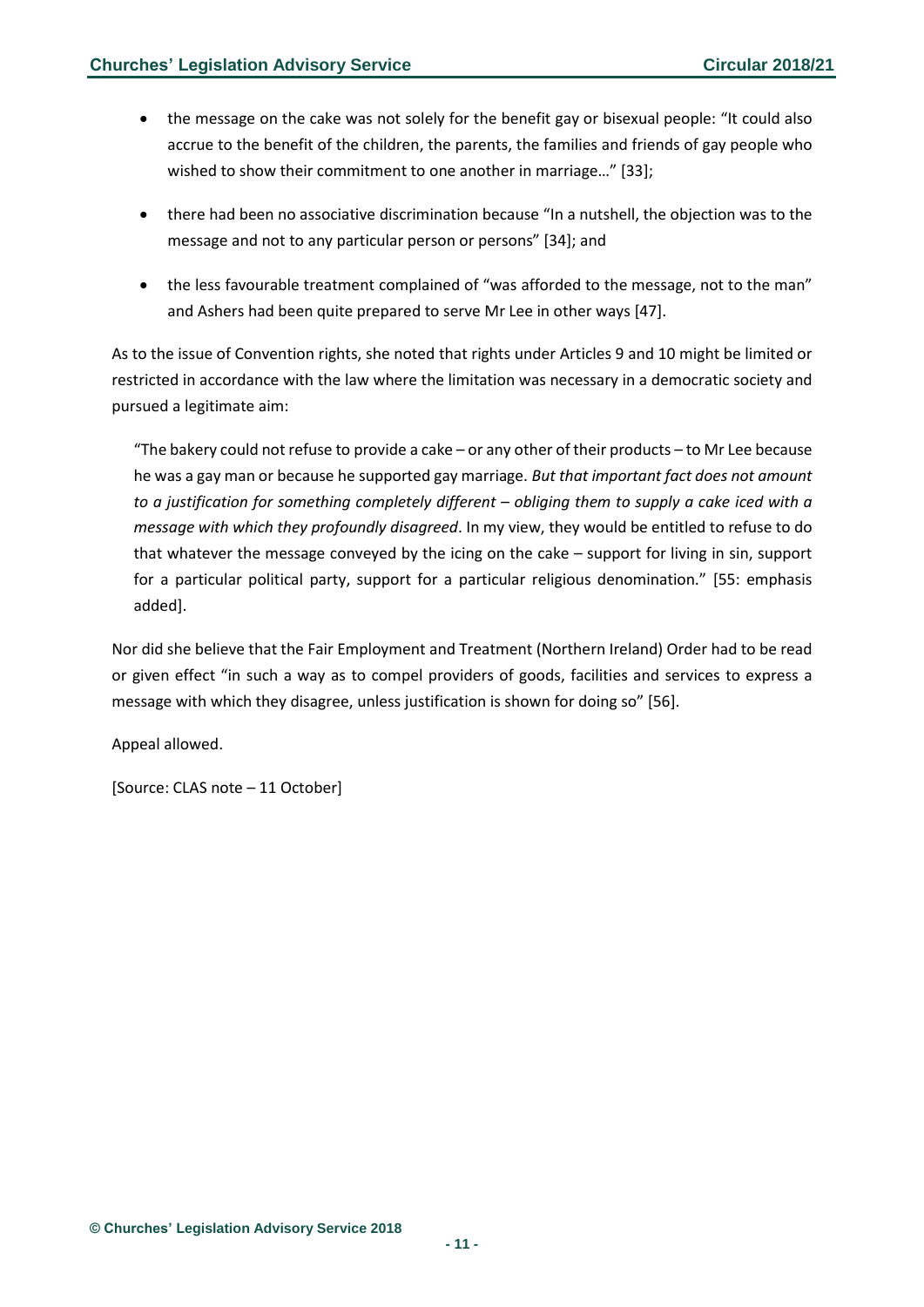# <span id="page-11-0"></span>**TAXATION**

### <span id="page-11-1"></span>**Autumn Budget 2018**

**For information**

The Chancellor has announced – by Tweet – that the Budget will be presented on **Monday 29 October**.

[Source: HM Treasury – 26 September]

### <span id="page-11-2"></span>**Charities SORP (FRS 102) Update Bulletin**

**For information**

A second SORP update [bulletin](http://www.charitiessorp.org/media/646440/update-bulletin-2.pdf) has been published that keeps the SORP up to date with changes to UK-Irish accounting standards that come into effect from 1 January 2019. The update bulletin, detailing the amendments to the statement of recommended practices for charities preparing their accounts in accordance with the Financial Reporting Standard applicable in the UK and Republic of Ireland, has been published by the Charity Commission and OSCR.

It is important to note that changes to do with providing comparatives came into effect from the date the bulletin was published: **5 October 2018**. Full guides on downloading the SORPs, including one on [choosing](http://www.charitysorp.org/choosing-the-right-sorp/) the right SORP, can be found on the Charities' SORP [website.](http://www.charitysorp.org/download-a-full-sorp/)

[Source: Charities' SORP Committee – 8 October]

#### <span id="page-11-3"></span>**HMRC and telephone compliance checks**

**For information**

HMRC has updated its [guidance](https://www.gov.uk/government/publications/genuine-hmrc-contact-and-recognising-phishing-emails) on genuine contact vs phishing scams to include a new section entitled 'compliance interventions for midsized businesses, charities or public bodies'. This confirms that charities and other bodies may be genuinely contacted by HMRC via telephone regarding compliance checks.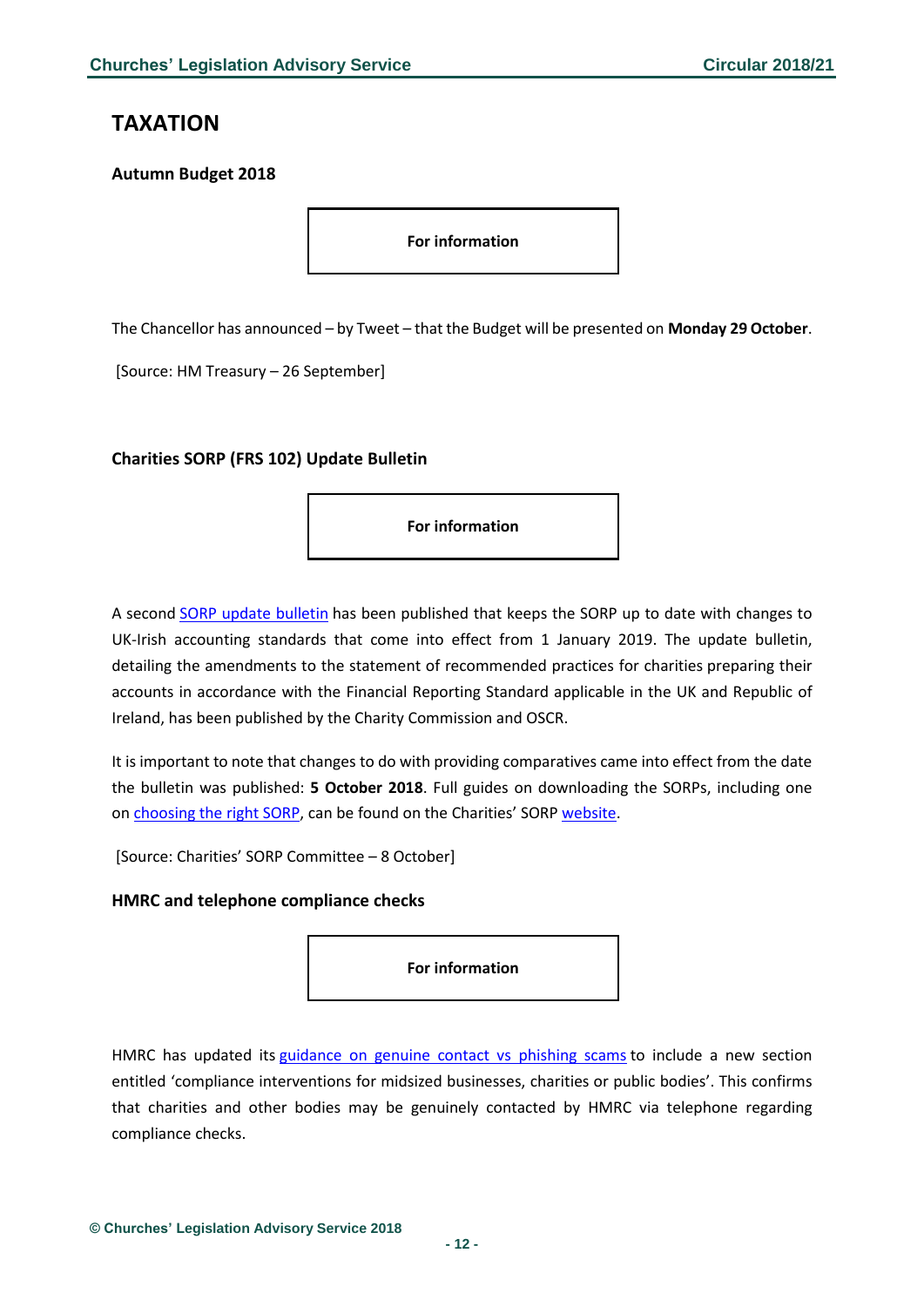The updated guidance also details measures that bodies can take to confirm that a call is genuine, such as asking the caller to send an e-mail confirming their identity and corroborating their address with the prescribed format. The e-mail address should have their name and end in @hmrc.gsi.gov.uk.

You can also call the relevant general enquiry helpline to check requests for:

- [VAT](https://www.gov.uk/government/organisations/hm-revenue-customs/contact/vat-enquiries) for businesses;
- tax for [employers;](https://www.gov.uk/government/organisations/hm-revenue-customs/contact/employer-enquiries) and
- [Corporation](https://www.gov.uk/government/organisations/hm-revenue-customs/contact/corporation-tax-enquiries) Tax for limited companies.

When you call, you will need to have one of the following:

- your VAT registration number;
- your employer reference; and
- your 10-digit Unique Tax Reference

Please note: when contacting you to arrange telephone interviews, HMRC may also ask for business records to be sent either by post or electronically by a secure platform.

[Source: HMRC – 3 October]

### <span id="page-12-0"></span>**VAT: ten bear traps for the charity sector**



*Charity Financials* has posted an extremely helpful article by Bill Lewis of BWB on [common](https://www.charityfinancials.com/charity-financials-insider/10-vat-bear-traps-for-the-charity-sector-1782.html?utm_source=exacttarget&utm_medium=email&utm_campaign=October_2018+CFI#.W7XgqcoVMk0.twitter) mistakes the [charities](https://www.charityfinancials.com/charity-financials-insider/10-vat-bear-traps-for-the-charity-sector-1782.html?utm_source=exacttarget&utm_medium=email&utm_campaign=October_2018+CFI#.W7XgqcoVMk0.twitter) make with VAT. In short:

1. Wrongly attributing an income stream as grant funding when it is in fact a fee for the provision of services.

2. Because corporate donors rarely make a donation to a charity but, instead, usually require something in return such as recognition they are the donor using their corporate logo – which makes the payment liable to VAT: "This may not be a problem for the supporter, but if VAT is an issue to them consider separate payments of sponsorship subject to VAT and VAT free donations."

3. VAT is due on supplies of services between the charity and its trading subsidiary, unless the two are in a VAT group.

4. Fundraising is only exempt from VAT provided it falls within the fundraising VAT exemption.